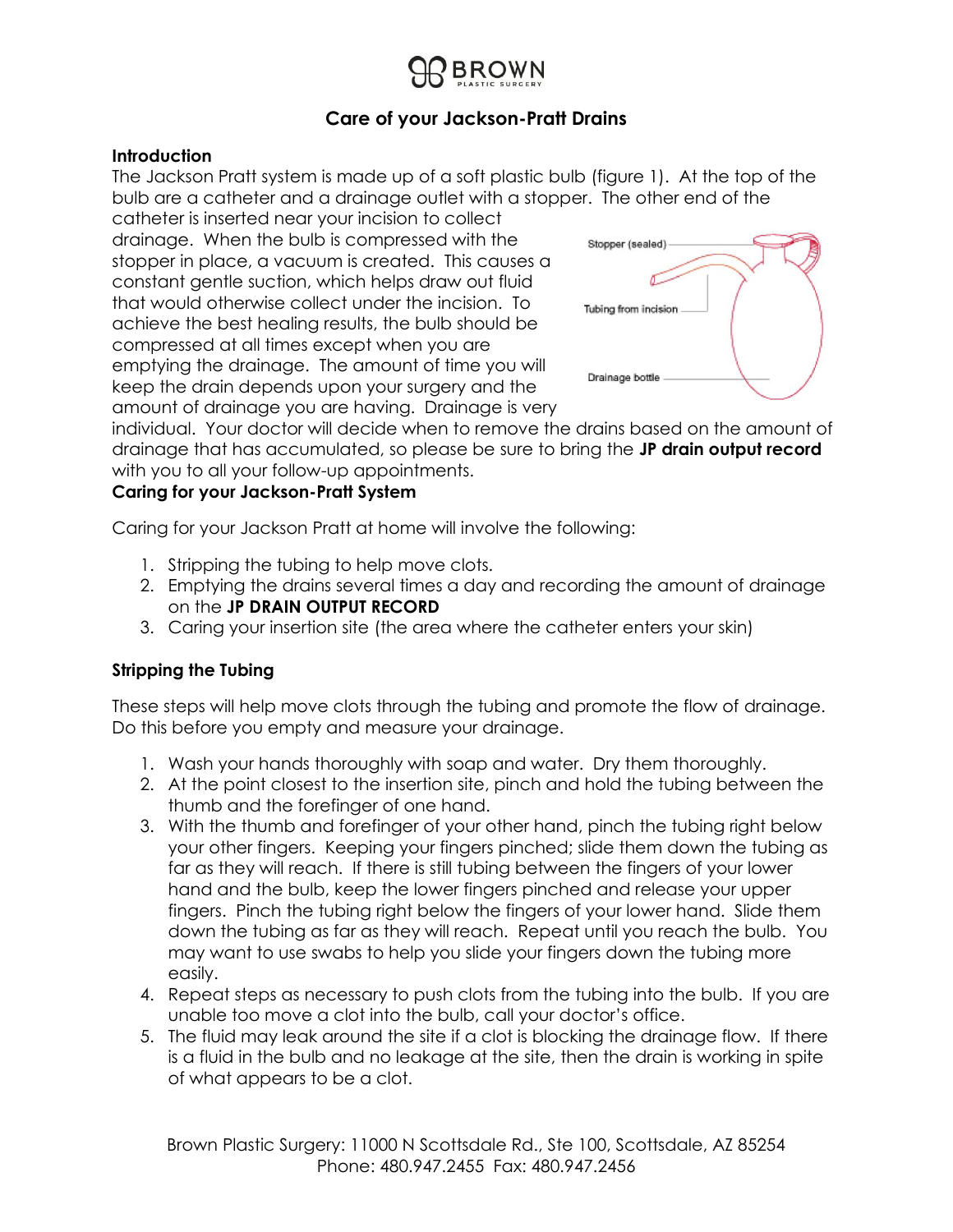

# **How to Empty Your Jackson Pratt and Record the Drainage**

You will need to empty your Jackson Pratt in the morning and in the evening. Equipment Needed:

- 1. Measuring container given to you by your nurse
- 2. JP drain output record

#### **Steps to Follow:**

- 1. Prepare a clean are on which to work and gather your equipment.
- 2. Wash your hands thoroughly with soap and water. Dry them thoroughly.
- 3. Unplug the stopper on top of the Jackson Pratt.
- 4. This will cause the bulb to expand
- 5. Do not touch the inside of the stopper or the inner area of the opening on the bulb.
- 6. Turn the Jackson Pratt upside down, gently squeeze the bulb, and pour the contents into the measuring container (Figure 2).
- 7. Turn the Jackson Pratt right side up.
- 8. Squeeze the bulb until your fingers feel the palm of your hand.
- 9. Continue to squeeze the bulb while replugging the stopper.
- 10. Check to see that the bulb remains fully compressed to assure a constant gentle suction.
- 11. Pin the collar of your Jackson Pratt securely to a piece of your clothing. **Do not allow your drains to dangle.** A "Fanny pack" or belt bag may be helpful to hold the drain.
- 12. Check the amount of drainage in the measuring container.
- 13. Record this amount on your Jackson Pratt Drainage Record.
- 14. Empty the drainage down the toilet and rinse the measuring container with water.
- 15. At the end of each day, add the total amount of drainage for the 24-hour period and record it in the last column of the drainage record.
- **16. If you have more than one drain, measure and record each separately**

#### **Caring for the Insertion Point**

- Once you have emptied the drainage, wash your hands again. Check the area around the catheter insertion site.
- Sometimes the drain causes redness the size of a dime at the insertion site. This is normal. Apply antibiotic ointment around the tubing and dress the wound with a piece of gauze attached by tape.
- Look for tenderness, swelling, or pus from the insertion site. If you have any of these or temperature of 101° F (38.3° C), you may have an infection. **Call our office at 480-947-2455**.

Brown Plastic Surgery: 11000 N Scottsdale Rd., Ste 100, Scottsdale, AZ 85254 Phone: 480.947.2455 Fax: 480.947.2456



Squeeze air out of bottle before reattaching (to create sucking pressure)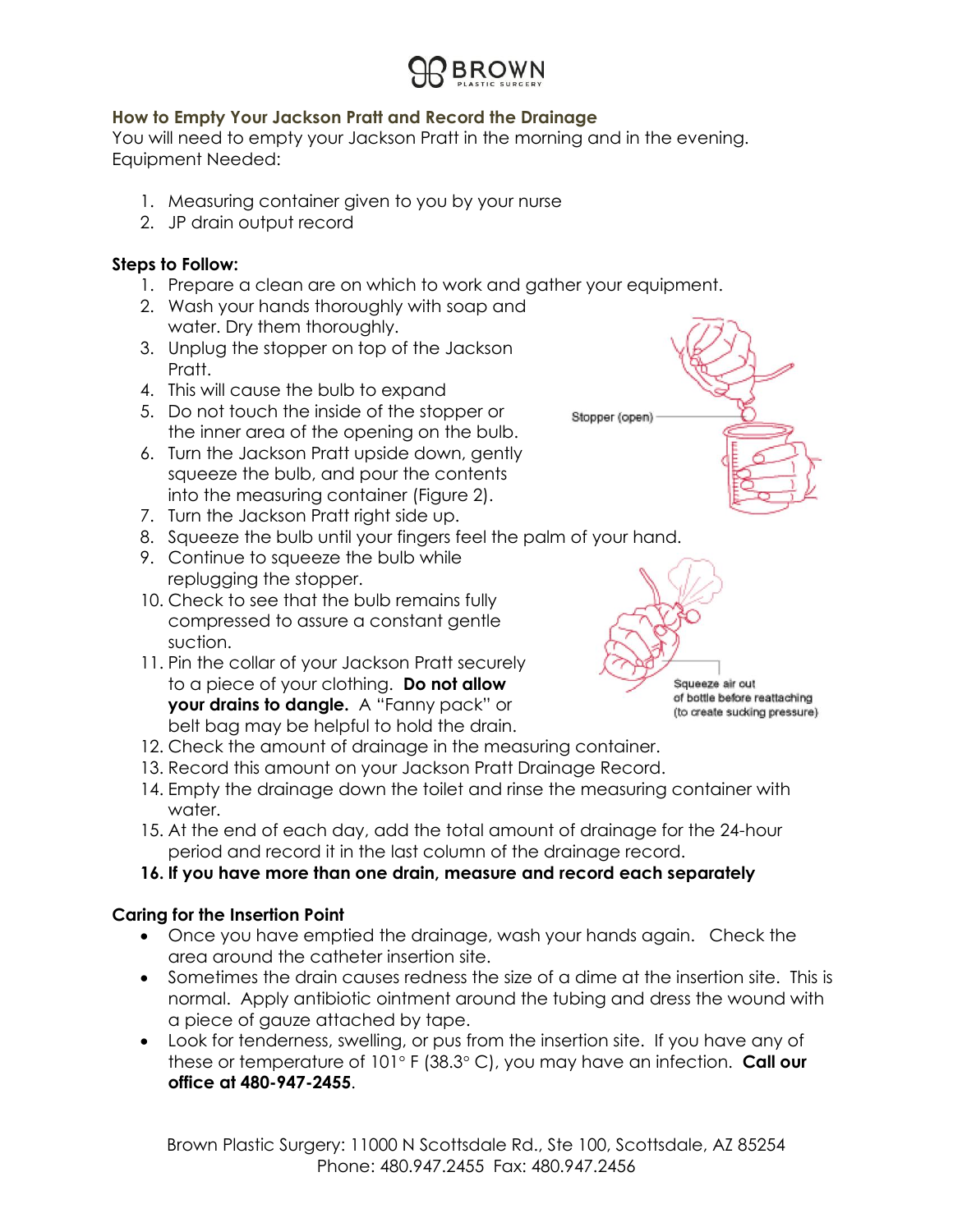

**Drain Output Record:** Please bring this form with you to each office visit.

|         | JP #1 | JP #2 | JP #3 | JP #4 |
|---------|-------|-------|-------|-------|
| Date:   |       |       |       |       |
| Morning |       |       |       |       |
| Midday  |       |       |       |       |
| Evening |       |       |       |       |
|         | Total | Total | Total | Total |
| Date:   |       |       |       |       |
| Morning |       |       |       |       |
| Midday  |       |       |       |       |
| Evening |       |       |       |       |
|         | Total | Total | Total | Total |
| Date:   |       |       |       |       |
| Morning |       |       |       |       |
| Midday  |       |       |       |       |
| Evening |       |       |       |       |
|         | Total | Total | Total | Total |
| Date:   |       |       |       |       |
| Morning |       |       |       |       |
| Midday  |       |       |       |       |
| Evening |       |       |       |       |
|         | Total | Total | Total | Total |
| Date:   |       |       |       |       |
| Morning |       |       |       |       |
| Midday  |       |       |       |       |
| Evening |       |       |       |       |
|         | Total | Total | Total | Total |
| Date:   |       |       |       |       |
| Morning |       |       |       |       |
| Midday  |       |       |       |       |
| Evening |       |       |       |       |
|         | Total | Total | Total | Total |
| Date:   |       |       |       |       |
| Morning |       |       |       |       |
| Midday  |       |       |       |       |
| Evening |       |       |       |       |
|         | Total | Total | Total | Total |

Brown Plastic Surgery: 11000 N Scottsdale Rd., Ste 100, Scottsdale, AZ 85254 Phone: 480.947.2455 Fax: 480.947.2456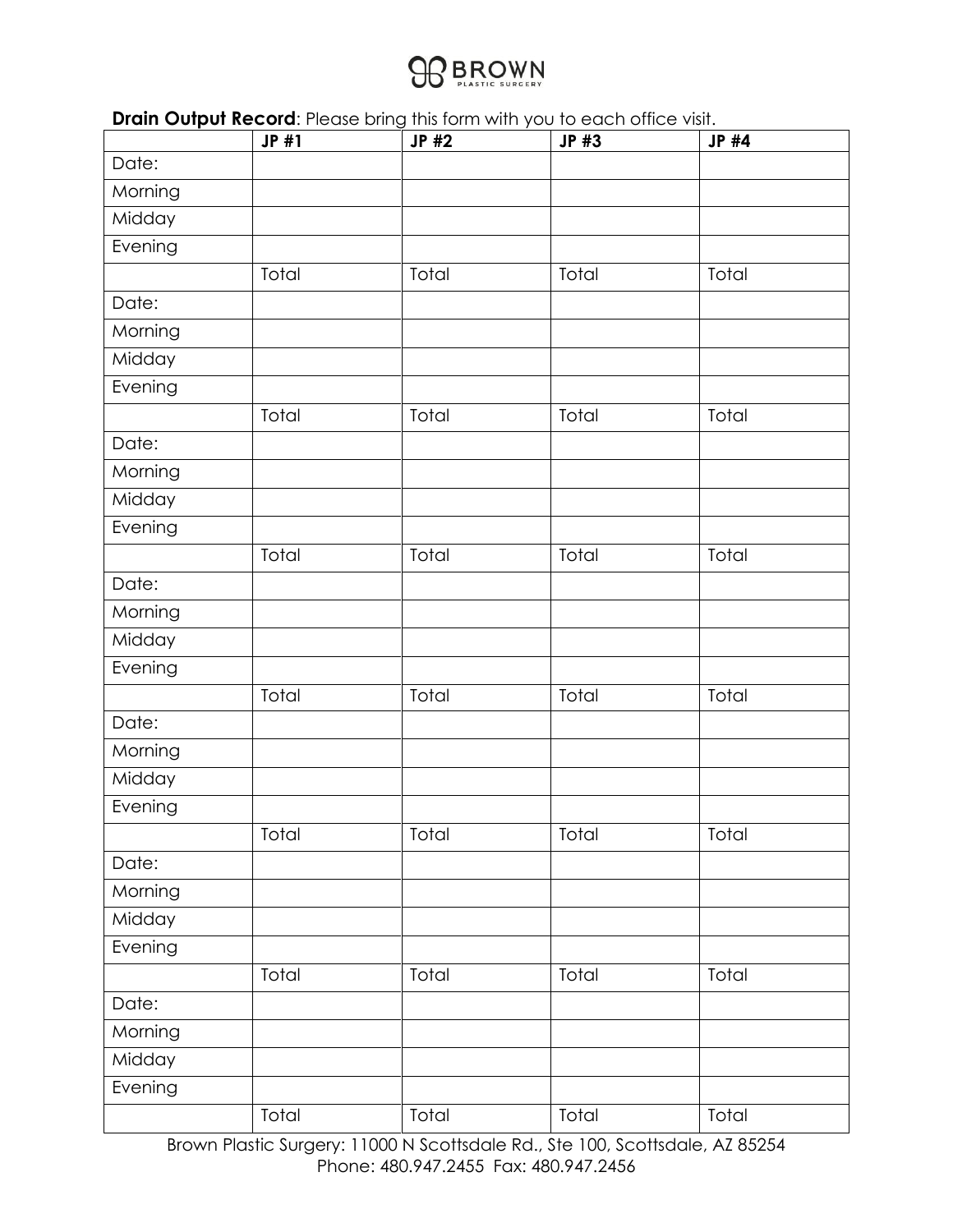# **Tips for Drain Care**

The suction drain is a small plastic reservoir, which creates a gentle suction to remove excess fluid from a surgical wound. The color and amount of fluid will vary. Immediately after surgery, the fluid is bright red and it gradually dilutes to straw-color. When the amount decreases, your physician will remove it.

# **Daily Care of Suction Drain**

- Keep bulb compressed at all times except while emptying it. The compression creates the suction.
- Keep the sites where the tubes enter the skin dry and cover with a light dressing.
- Avoid tension on the drain sutures. Pin bulbs to clothes with a safety pin and, if tubes are long enough, tuck into underwear.
- Always empty the bulb at the same time periods every day. Note the numerical markings on the bulb. Measure the amount when stopper is released and record the volume of drainage each time. **Bring the totals with you to your post-op visits for your surgeon to review.** It is easier for us if you only write down the 24 hour total for each drain in the space provided on the measurement recording chart.
- For the first few days after surgery, there usually is more fluid in the bulb. Empty the bulb whenever it becomes half full or every four hours while awake. Include this amount in 24 hour totals.
- If drainage around the tube site is noted, reinforce dressing and keep area dry. If the tube does not appear to be draining, let your physician know.

# **To Empty Bulb**

- Open stopper to release pressure.
- Measure and write down the amount from EACH bulb. If there are two bulbs, keep SEPARATE records for each one. Your physician will want to know which tube is draining more.
- Empty bulb by turning upside down over cup and squeezing. Dispose of drainage in toilet.
- Turn bulb upright and squeeze again. Replace stopper to re-create suction.
- Pin bulb to clothing or support garment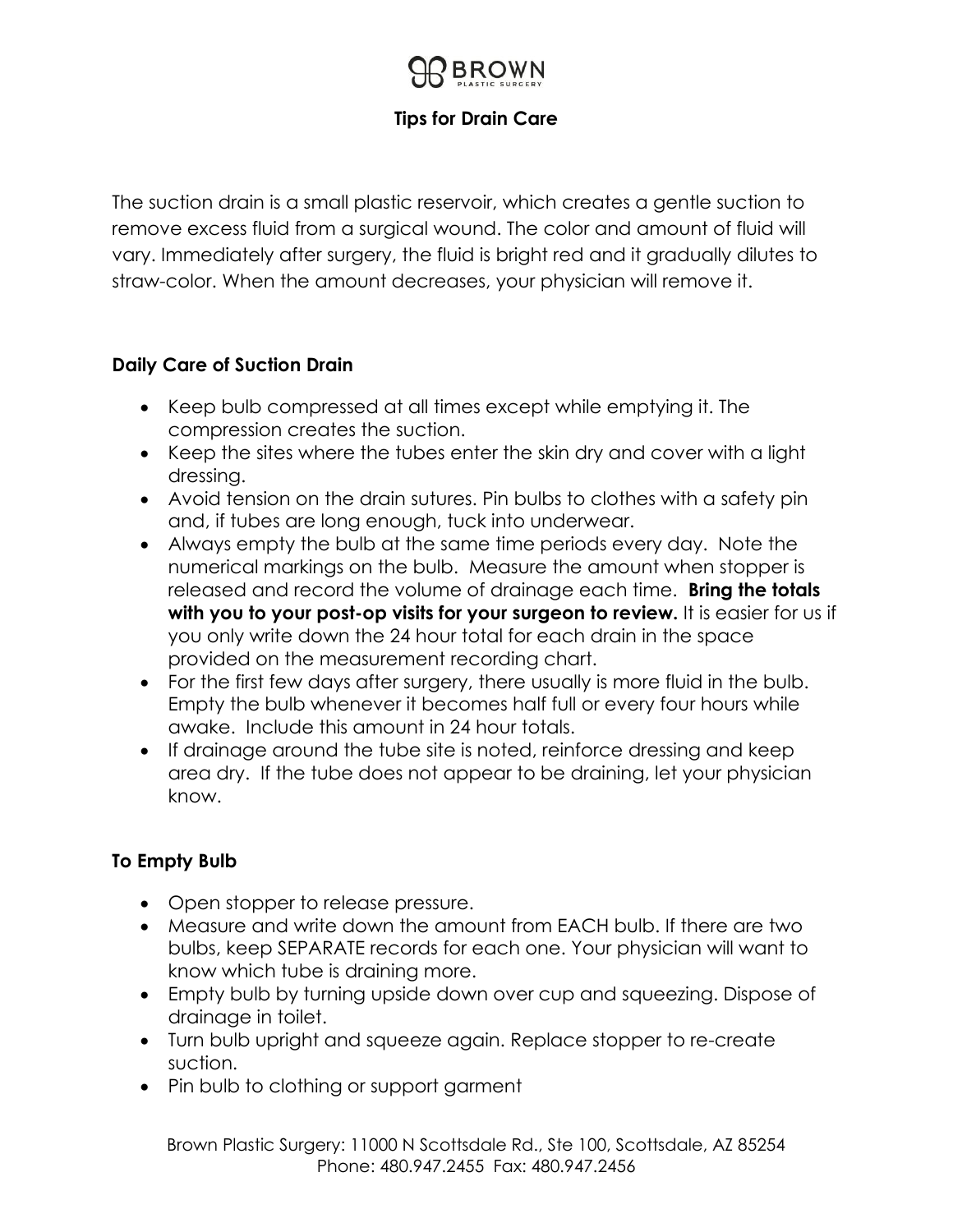

# **Problems You May Encounter With the Jackson Pratt Drain**

### **Problem:** The *bulb* is not compressed.

- The bulb was not compressed completely because it wasn't squeezed tightly enough.
- The stopper is not closed securely.
- The suction catheter has been dislodged and is leaking.

### **What to do.**

- Compress the bulb
- A sudden decrease in the amount of drainage
- Drainage on or outside the catheter dressing

### **Why?**

• Sometime a "string-like" clot clumps the catheter. This can block the flow of drainage.

# **What to do.**

- Follow the instructions for tube stripping
- If there is no increase in drainage flow, notify our office at 480-947-2455 during business hours. If it occurs at night, call our office the next day as this is not an emergency.

# **Problem:** The Jackson Pratt catheter falls out from the insertion site.

# **Why?**

• This rarely happens because the catheter is held in place with sutures. It can occur if the catheter is pulled.

# **What to do.**

• If this does occur, place a fresh dressing over the site and call our office at 480-947-2445 during business hours.

**Problem:** You have redness greater than the size of a dime, swelling, heat, or pus around the catheter insertion site.

# **Why?**

• These may be signs of an infection

# **What to do:**

- Take your temperature. Call our office and to notify us of the signs around the insertion site. And please let us know if your temperature is  $101^\circ$  F  $(38.3^{\circ} \text{ C})$  or higher.
- Keep the insertion site clean and dry by washing it with soap and water and then gently patting it dry